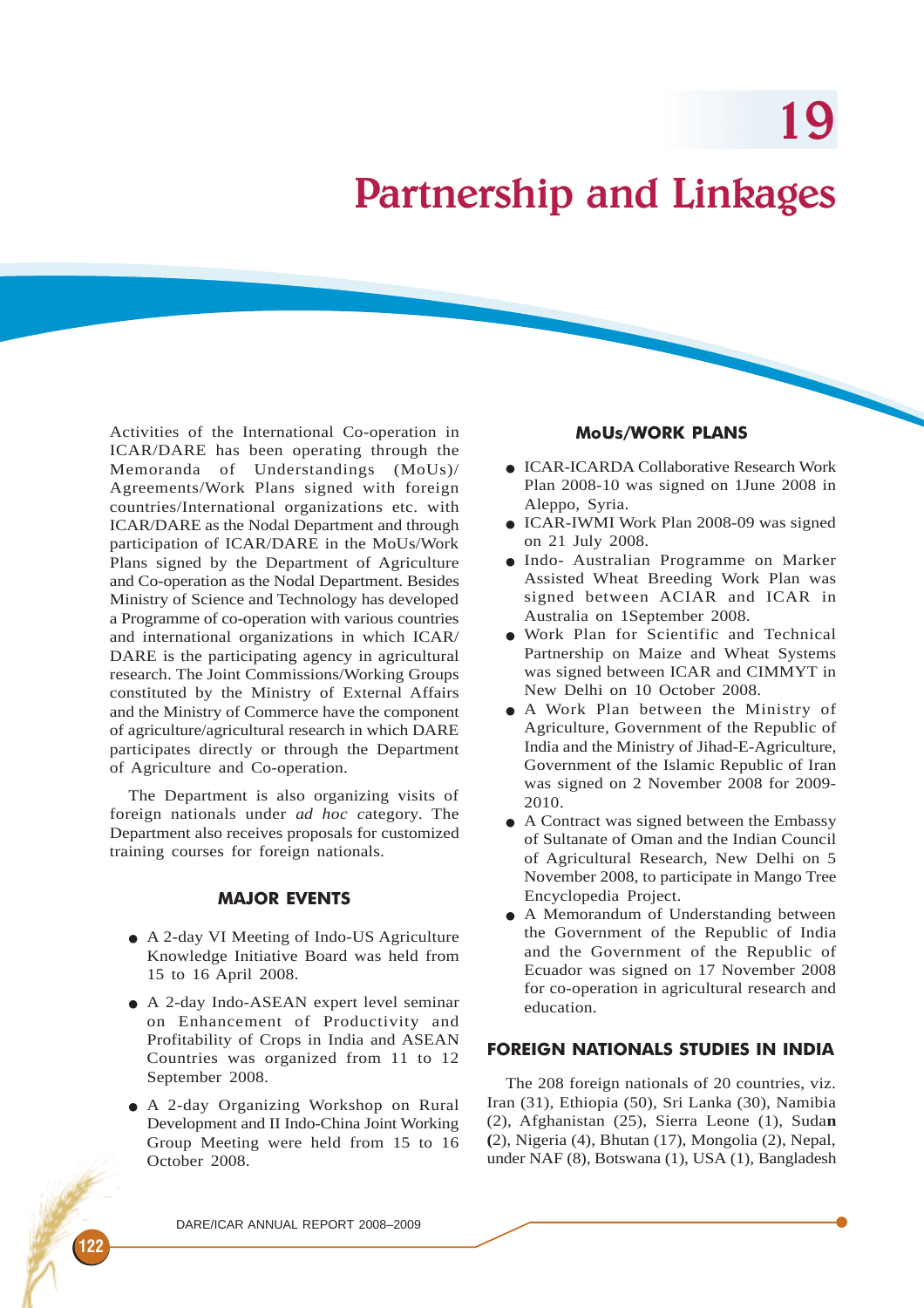(25), Zanzibar (1), Canada (1), Iraq (1), Myanmar (1), Oman (5), and Norway (1) studied in India. The cases were processed for pursuing Ph. D. (40), M.Sc., (63), MVSc, (12), BSc, (11), BVSc/ B. Tech. (3), Training (77), and Post-doctoral programme (2).

#### Fund release to CG Institutions

India is donor member to CGIAR and contributes 0.75 US Million \$ annually under unrestricted funding to CG Institute.

In 2007-08 US\$2.00 million was contributed under restricted funding to C G Centers.

#### CENTRAL AGRICULTURAL UNIVERSITY

The Central Agricultural University, works under DARE, has recently started an inter-disciplinary College of Post-Graduate Studies at Umiam, Barapani and Meghalaya. This University has its Horticulture and Forestry Campus at Pasighat in Arunachal Pradesh. This college has started B.Sc. (Forestry) degree course from the session 2007- 08. Altogether, 281 students were admitted during the year in different campuses for pursuing graduation and post-graduation.

The Central Agricultural University organized North-East Agricultural Fair, 2007-08 (sponsored by Ministry of Agriculture) at its Veterinary Sciences and Animal Husbandry Aizawl Campus, Mizoram. University also participated in All India Agricultural Universities' Sports and Games Meet, 2007-08 organized at MPKV, Rahuri.

Three Board of Management Meetings of the University were convened at Imphal (Manipur), Aizawl (Mizoram) and New Delhi on 5 May,10 September and 5 November respectively. This University also conducted V Academic Council Meeting at its Agricultural Engineering and Postharvest Technology Campus, Gangtok, Sikkim on 1 September 2008.

Among groundnut genotypes, which were tested for their adaptation under local environment of Manipur, PBS 12160 (1 319 kg/ha), GPBD 54 (1,260 kg/ha) and UG 16 (1,191 kg/ha) were found best in IVT under Spanish group and were promoted to AVT, while under Virginia group the entry, CSMG 2001-02 with 1,756 kg/ha pod yield was promoted to AVT. Besides these, one recommended variety, ICGS 76 received from ICRISAT was the best for pod (1,958 kg/ha) and kernel (1,230 kg/ha) yield for *kharif.*

For soybean, among the IVT entries DS 2410 (2,232 kg/ha) showed 16% increase in yield than the best check JS 335 (1913 kg/ha). Under AVT 1 and 2 combined trials, none of the entry was surpass the yield over the best check in North-East Zone. However, JS 13 (1590 kg/ha) was found to be the best over the check JS 335 (1495 kg/ha) at our centre. The centre has collected and evaluated 78 soybean germplasm lines. The crossing programme was initiated at the centre. Eight  $F_1$ with their parents were evaluated, and  $F<sub>2</sub>$  seed was collected for further evaluation and selection in the segregating progeny to select high-yielding short duration lines of soybean.

#### PROTOCOL ACTIVITIES

#### Foreign delegations

- His Excellency Mr. Javier Cevellos, (Vice Minister of Agriculture of Ecuador) met with Dr Mangala Rai (Secretary, DARE and Director-General, ICAR) on 8 April 2008.
- His Excellency the Rwandan, Minister of Agriculture and Animal Resources, visited NDRI, Karnal, and IARI, New Delhi on 11 November 2008.

#### Visits under collaborative projects of ICAR and CG centres

The following Scientists/Officers have gone on deputation and training of International level in 2008 which were funded by CG centres or covered under collaborative projects of ICAR and CG Centres.

- Dr C. Tara Satyawathi (Sr. Scientist, Division of Genetics, IARI, New Delhi) visited on deputation as visiting scientist to ICRISAT, Hyderabad for 2 months from 18 February to17 April 2008.
- Dr Mangala Rai (Secretary DARE and DG,ICAR) visited to attend 3rd Executive Board Meeting of Global Crop Diversity Trust on deputation for 2 days w e f 1April 2008.
- Dr N.Sarangi (Director, CIFA, Bhubaneshwar) visited on deputation WFC Malaysia for 6 days w e f 1 April 2008.
- Dr Rajendra Choudhary (Principal Scientist and In charge, Division of Environmental Sciences, IARI**,**New Delhi) visited on deputation to attend International Conferences on Food Security and Environmental Change at Oxford University, UK, for 3 days wef 2 April 2008.
- Dr S.Ayyappan (DDG,Fisheries) visited on deputation Malaysia to attend 36th BOT Meeting for 5 days w e f 3 April 2008.
- Dr J.S. Minhas (Principal Scientist) and Dr S.K.Kaushik (Sr. Scientist, CPRI Shimla) visited on deputation to attend International Potato Symposium,2008 held at Eliya, Sri Lanka for 2 days w e f 3 April 2008.
- Dr R.P.S Verma (Principal Scientist, DWR Karnal) visited to attend the International Barley Genetics Symposium in Egypt for 6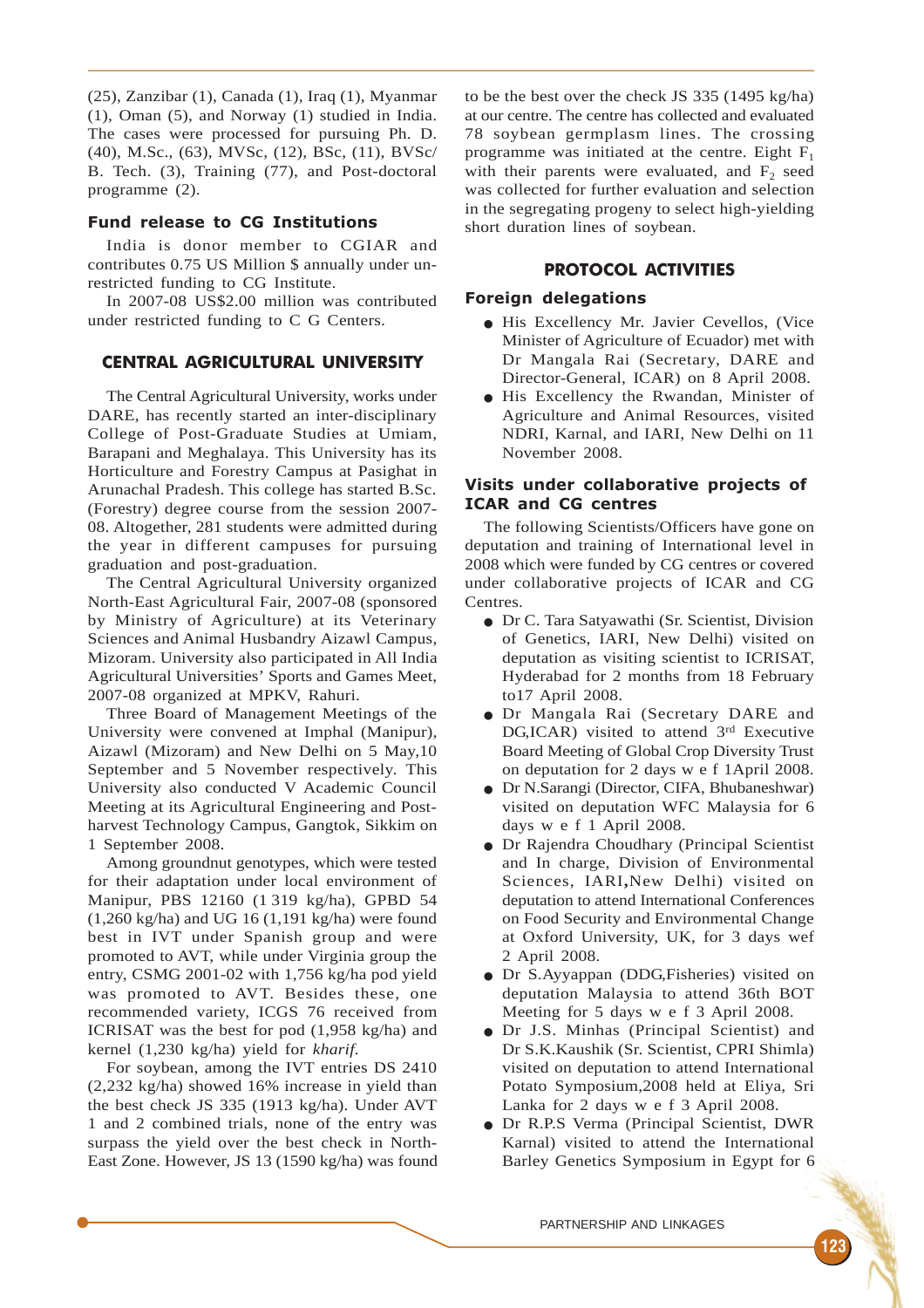days w e f 5 April 2008 on deputation.

- Dr Y.S. Ramakrishna(Director, CRIDA) visited on deputation to participate in the National Dryland Agriculture Conference in Philippines for 2 days w e f 17April 2008.
- Dr R.K. Arora (Principal Scientist, CPRI, Shimla) visited to attend 3<sup>rd</sup> International Conference on Late Blight, held at Beijing, China, from 3 to 6 April 2008.
- Dr **S.** Edison(Director,CIP) visited on deputation to participate in the meeting of BOT at Lima Peru, from19 to 25 April 2008.
- Dr R.K. Batta (Director, ICAR Research Complex for Eastern Region, Patna) visited on deputation to Addis Ababa Ethiopia for participation in the Challenge Prog. Basin Working Group Meeting from 9 to11 May 2008.
- Dr S. Ramani(Principal Scientist and Head CPRS, Shillong), Dr S.K.Pandey (Director CPRI, Shimla) and Dr B. P. Singh(Jt. Director, CPCRI, Kasaragod) visited on deputation to attend Potato Workshop in Bhutan from 6 to 10 May 2008.
- Dr Mangala Rai (Secretary, DARE and DG, ICAR) visited on deputation to Ottawa, Canada for CGIAR Vision and Development challenges from 10 to 14 May 2008.
- Dr P.K. Joshi (Director, NCAP, New Delhi) visited on deputation to attend CGIAR Review Panel meeting and the Advisoary Committee meeting in Ottawa, Canada on 15 May 2008.
- Dr S. Kalawathi (Sr. Scientist CPCRI Regional Station, Kayamgulan) visited on deputation for participation in the IFAD Data Analysis Workshop and Project compilation meeting from 19 to 27 May 2008.
- Dr N. Shobha Rani visited on deputation to attend meeting of Aroma Task Force INQR (International Network for Quality Rice) to be held at Laos from 24 to 25 May 2008.
- Dr Sanjukta Das (Sr. Scientist**,** CRRI, Cuttack) visited on deputation to attend a meeting of Aroma Task Force of International Network for Rice from 24 to 25 May 2008.
- Dr K.V. Prabhu (Head, Division of Genetics, IARI, New Delhi) visited on deputation to Australia to participate in international programme on the UG 99 breeding in wheat from 26 to 30 May 2008.
- ICAR scientists (5) visited on deputation to the 7th CURE Annual Meeting,2008 from 10 to11 June 2008.Ref. IRRI
- Dr K.P.R Vittal (Director, CAZRI, Jodhpur) visited to participate in USAID Disaster Management Support Project Climatic System Component from 10 to 19 June 2008.
- Dr A.K. Singh(DDG, ICAR) visited on deputation to attend ICAR – IWMI steering committee meeting at Colombo Sri Lanka from 12 to 13 June 2008.
- Dr R.K. Batta (Director, ICAR Research Center for Eastern Region, Patna)visited on deputation to participate in ICAR – IWMI Steering committed meeting from 12 to 13 June 2008 in Sri Lanka.
- Dr B.C. Birakmath(Project Director) and Dr J.S. Bentur(Principal Scientist, Directorate of Rice Research, Hyderabad) visited on deputation to participate in the International Conference on Plant hoppers from 23 to 25 June 2008.
- Dr R.K. Arora (Principal Scientist, CPRS, Jalandhar) visited on deputation to Kabul as Resource person to provide IBM training on Potato from 23 to 28 June 2008.
- Dr P.K. Joshi (Director, NCAP, New Delhi) visited on deputation to London to attend CGIAR Review Panel Meeting from 24 to 25 June 2008.
- Dr S.Ayyappan (DDG, Fisheries) visited on deputation Laussale, Switzerland for 5 days w e f 30 June 2008 to participate in the  $4<sup>th</sup>$ CGIAR Sr leadership Programme.
- Dr S.K. Soam (Sr. Scientist, NAARM, Hyderabad) visited on deputation to Rome to attend the meeting of CGIAR from 2 to 5 July 2008.
- Dr H.S. Gupta (Director, VPKAS, Almora) visited on deputation to Kumasi,Ghana to attend IV Maize Harvest Plus Meeting from 7 to 11 July 2008.
- Dr (Ms) Kanta Das Mahapatra, (Sr. Scientist, CIFA, Bhubaneshwar)visited on deputation to Colombo, Sri Lanka for training from 7 to 15 July 2008.
- Dr R.M. Sundram(Scientist,SS) visited on deputation for attending the confined field trial training workshop from13 to 19 July, 2008 in USA.
- Dr B. Mishra(Project Director, DWR) visited on deputation to CIMMYT and to discuss and prepare the ICAR-CIMMYT Workplan for wheat breeding from 14 to 18 July 2008.
- Dr Mangala Rai (DG, ICAR) visited on deputation to IWMI, Sri Lanka to attend Steering Committee of IWMI-ICAR from 21 to 22 July 2008.
- Dr P.K. Joshi(Director, NCAP, New Delhi) visited on deputation to Manila, Philippines to attend the Asian Pacific Regional Consultation on IFAD report from 22 to 24 July 2008.
- Dr R.K. Sarkar (Principal Scientist) visited on deputation for undergoing training at IRRI,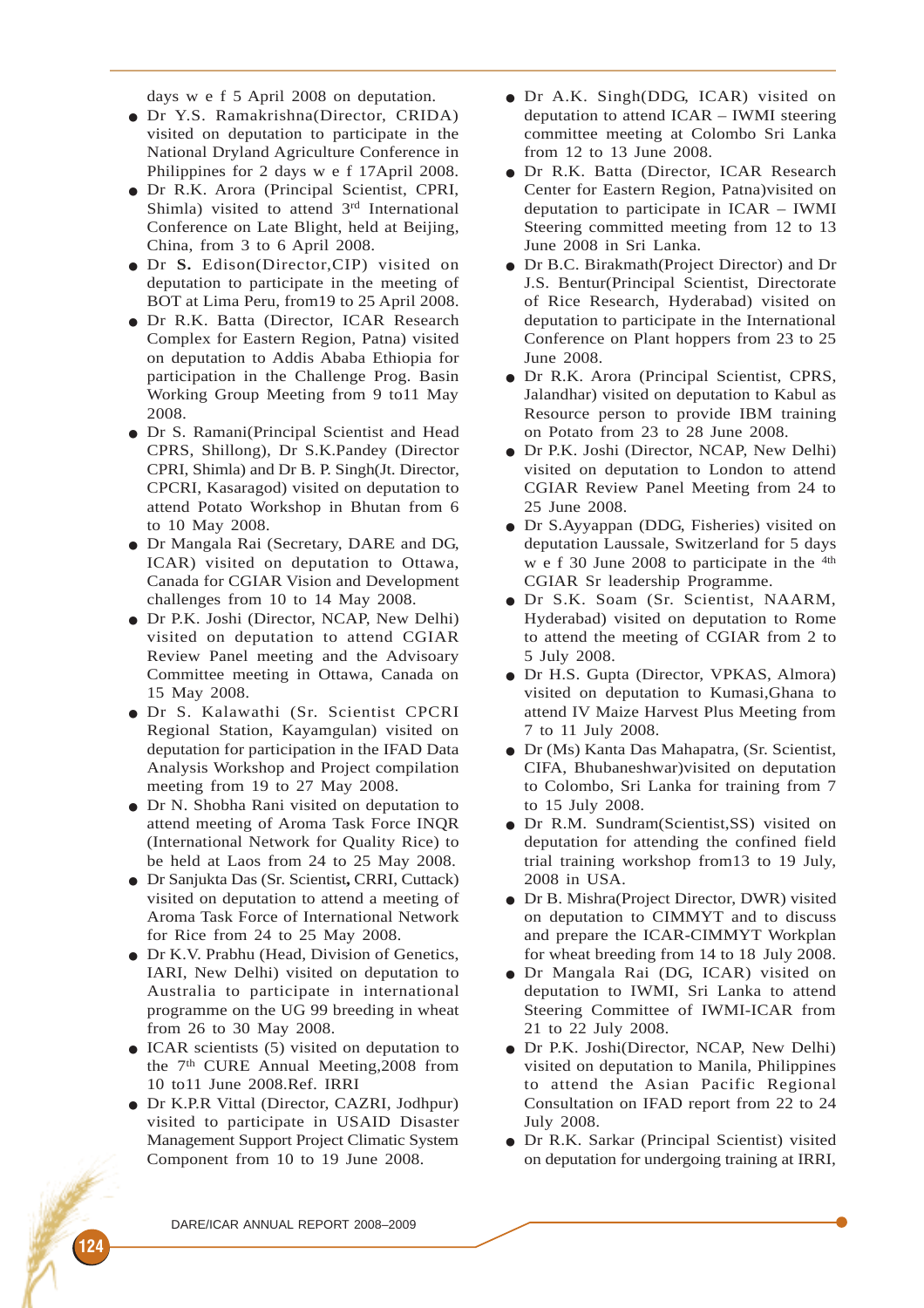Manila, Philippines,from 20 August to 29 September 2008.

- $\bullet$  Indian scientists (6) visited on deputation to Australia under the ACIAR funded collaborative project on Molecular marker technology for faster wheat breeding in India from 23 August to 17 September 2008.
- Dr G.P. Singh(Senior Scientist, IARI, New Delhi**)** visited on deputation Canberra to participate in a Project Development meeting from 23 August to 7 September 2008
- Dr S.C. Mishra (Wheat Scientist, ARI, Pune) visited on deputation to Canberra, Australia from 23 August to 7 September 2008.
- Dr B.M. Prasnna (Senior Scientist IARI, New Delhi) visited on deputation to CIMMYT, Mexico to attend the Harvest Plus Maize Biofortification programme from 24 to 30 August 2008.
- Dr B. Mishra (Project Director, DWR, Karnal) visited on deputation to participate in 11th International Wheat Genetics Symposium in Australia from 24 August to 17 September, 2008.
- Dr P L Gautam (DDG, Crop Science) visited on deputation Brisbane, Australia to attend the International Wheat Genetics Symposium from 24 to 29 August 2008
- Dr Mangala Rai (DG, ICAR) visited on deputation to ACIAR Canberra, Australia to attend the PAC meeting from 31 August to 7 September 2008.
- Dr S. S. Ranga(Sr. Scientist, PAU, Ludhiana) visited on deputation to Norway to attend 5th International Symposium on *Brassica* from 3 to 12 September 2008.
- Mrs B. Nirmala (Scientist,Agricultural Economics) visited on deputation to China to attend the 5<sup>th</sup> International Hybrid Rice Symposium from 11 to 15 September 2008.
- Dr V.C. Virakthmath (Director, Directorate of Rice Research, Hyderabad) visited on deputation to Changsha, Hunan, China to attend the V<sup>th</sup> International Hybrid Rice Symposium from 11 to 19 September 2008.
- Drs Randhir Singh, R.K. Sharma and R.S. Chhokar (DWR, Karnal) visited on deputation to attend ACIAR Project Review Meeting and Australian Agronomy Conference at Adelaide, South Australia from 14 to 24 September 2008.
- Dr Mangala Rai(DG, ICAR) visited on deputation to Manila, Philippines to attend the IRRI BoT from 16 to 19 September 2008.
- Dr N.K. Singh (Principal Scientist, NRC on Plant Biotechnology, IARI, New Delhi**)** visited on deputation to attend the CGIAR GCP 2008 Annual Research Meeting at

Bankok, Thailand from 16 to 20 September 2008.

- Shri S.V. Nagachand (Director, ICAR Research Center, Barapani) and Dr A.K. Tripathi (Sr. Scientist, Agricultural Economics) visited on deputation to Lao Vietnam under project Managing Rice Landscape from 20 to 30 September 2008.
- Dr P.L. Gautam (DDG, Crop Science) visited on deputation to IRRI, Philippines to attend the Steering Committee Meeting from 23 to 24 September 2008.
- Dr M.P. Pandey (Director, CRRI, Cuttack) visited on deputation to participate in a 2 day International Workshop on Research to Impact Case Studies for Natural Research Management of Irrigation of Rice in Asia in Philippines from 23 to 27 September 2008.
- Dr Mangala Rai (DG, ICAR) visited on deputation to Lisbon, Portugal to attend the Ex-Co meeting from 1 to 4 October 2008.
- Indian Scientists (19) visited on training in Marker Assisted Selection at ICRISAT for 19 days wef 6 October 2008.
- Dr M.A. Khan (Director, ICAR Regional Centre Eastern Region,Patna) visited on deputation to participate in 2- day workshop at Washington, USA organized by CGIAR CPWF from 9 to 10 October 2008.
- Researchers (6) from India visited on deputation to participate in the 8<sup>th</sup> Regional Cassava Workshop at Vientiane Lao from 20 to 24 October 2008.
- Dr M. Pandey (Director, CRRI Cuttack) visited on deputation to attend the 5<sup>th</sup> International Hybrid Rice Symposium in PR China.
- Scientists (3) of CRRI Cuttack visited on deputation to participate in the Review meeting of Project enhancing and stabilizing rice in submergence prone environments in Bangladesh from 1 to 8 November 2008.
- Dr P.K. Joshi(Director, NCAP, New Delhi) visited on deputation to Brazil to attend meeting on CGIAR Impact Assessment Focul Point Group from10 to 11 November 2008.
- Shri A.K. Upadhyay (Secretary, ICAR) visited on deputation to Ethiopia to be a part of policy and practice panel at 2nd CPWF International Forum on Water and Food from 10 to 14 November 2008.
- Dr K.K. Vass (Director, CIFRI, Barrackpore) visited on deputation to Addis Ababa Ethiopia to participate in CGIAR CPWF from 10 to 14 November 2008.
- Dr M.A. Khan (Director, ICAR Regional Centre Eastern Region, Patna) visited on deputation to Addis Ababa Ethiopia to

125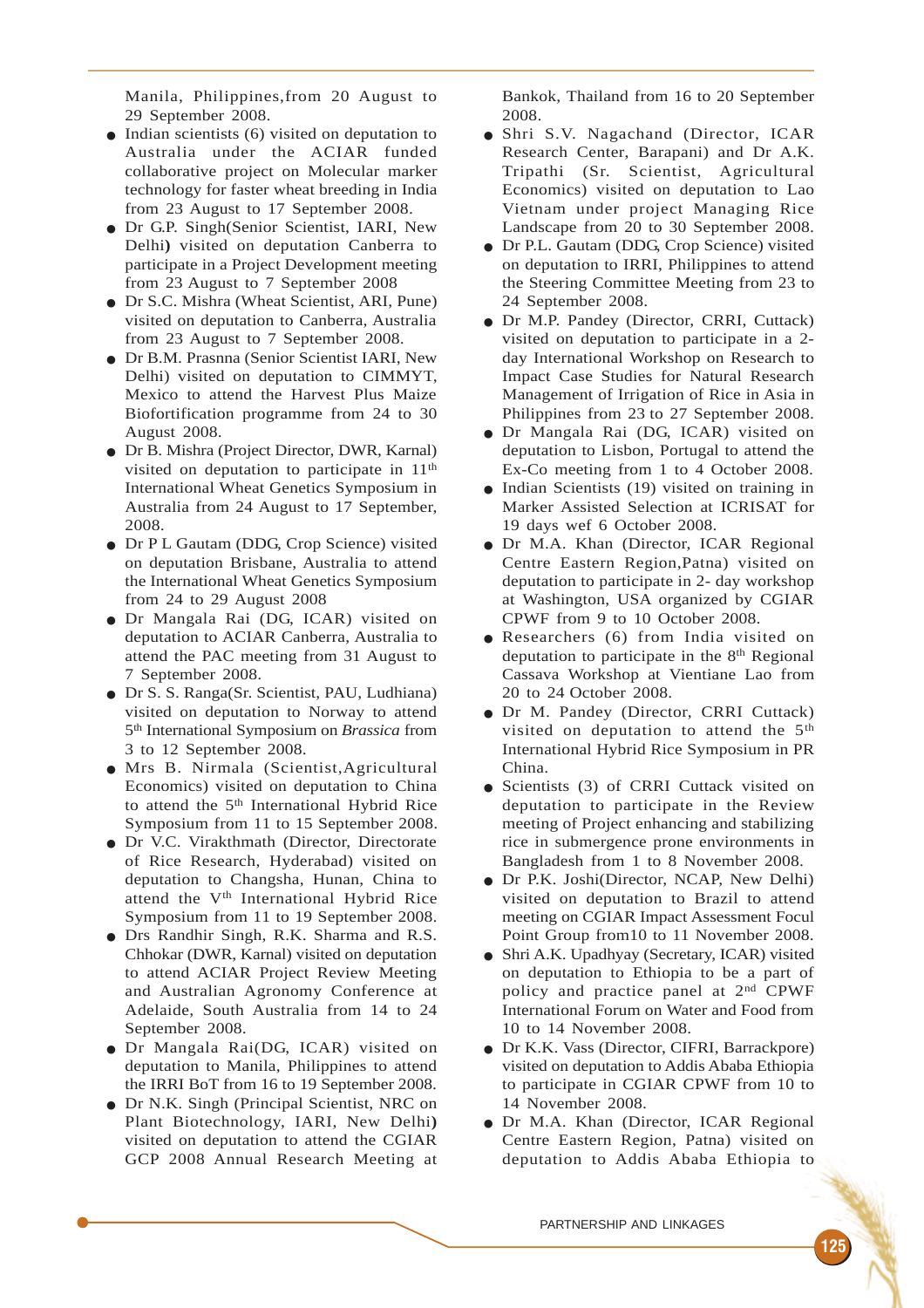participate in CGIAR CPWF from 10 to 14 November 2008.

- Dr S.P. Das(Plant Breeder, ICAR Regional Centre, Tripura) visited on deputation to training course organized by IRRI from 10 to 18 November 2008 at Birsa, Jharkhand.
- Dr S.Uma (Sr. Scientist NRC Banana, Trichy)visited on deputation to attend GCG Workshop at France from 13 to 17 November 2008.
- Dr S. Edison(Director, CTCRI, Trivandrum) visited on deputation to ICARDA, Syria from 15 to 18 November 2008.
- Dr P. Ravichandran (Principal Scientist, CIBA,Chennai**)** visited on deputation for participation in Shrimp BMP Meeting from 17 to 21 November 2008 in Bangkok, Thailand.
- Scientists (13) visited on deputation from Maize programme in 10<sup>th</sup> Asian Regional Maize Workshop in Indonesia
- Dr M.L. Jat (Sr. Scientist, DMR, New Delhi) visited on deputation to attend the final review meeting of ADB Project on Enhancing Farmers Income and Livelihoods through Integrated Crop and Resource Management in the Rice Wheat System in South Asia in Kathmandu, Nepal from 25 to 26 November 2008.
- Dr Rajendera Prasad (National Fellow, IASRI, Pusa, New Delhi) visited on deputation to Nepal to attend Final Review Meeting of ADB Project from 25 to 26 November 2008.
- Dr S.K. Sharma (Director, NBPGR, New Delhi) visited on deputation to attend the Steering Committee Meeting at Bioversity International, Italy from 26 to 28 November 2008.

## Delegations abroad

- Dr (Ms) Bhawana Mishra (Assistant Professor, CCS HAU, Hisar) visited Iowa State University, USA for training in Post-Harvest Technology for Fruits and Vegetables from 15 March to 26 April 2008.
- Dr Mohamed Akram, (Assistant Professor, CSA University of Agriculture and Technology, Kanpur) visited Cornell University, USA, for training in Plant Virology, Emphasizing Tomato Virus from 15 March to 26 April 2008.
- Dr Rajan Sharma (Senior Scientist, NDRI, Karnal) visited Cornell University, USA, for training in High Pressure Processing of Milk Monitoring Adultration of Milk from 15 March to 26 April 2008.
- Dr Bharat Shankar Sontaki (Senior Scientist, NAARM, Hyderabad) visited Ohio State

University, USA for undergoing training programme under the project Teaching and Learning excellence : a Capacity Building Model under the Indo-US AKI from 28 March to 16 April 2008.

- Dr (Mrs.) Bindu J., Scientist (Sr. Scale, CIFT, Cochin,) visited Ohio State University, USA for training in High Pressure Processing of Fish.
- Dr H P Singh, DDG (Hort.) visited Israel from 2 to 7 April 2008, as part of Business Mission under Indo-Israel Action Plan 2008.
- Shri Ashok Kumar Bharimalla (Scientist, CIRCOT, Mumbai) visited Agricultural Research Centre, Egypt for training in Cotton Processing for Superior Quality Yarn from 12 April to 2 May 2008.
- Dr Darrick M. Denis (Assistant Professor, AAI, Allahabad) visited Alabama A&M University, USA, for training in Monitoring of Non-Point Source Pollution from 7 April to 17 May 2008.
- Dr Goiranga Kar (Senior Scientist, WTCER, Bhubaneswar) visited Michigan State University, USA for training in Drough Mitigation, Water Harvesting in May 2008.
- Dr Sachdeva R. Bodreddy (Senior Scientist, Agricultural Research Station, ANGRAU, Anantpur, Andhra Pradesh) visited Michigan State University, USA for training in the field of Water and Drought Management, Introduction of Drip Irrigation and Fertigation during May 2008.
- Dr S.P. Tiwari [Deputy Director-General (Edn.)] visited Cape Town, South Africa to attend the 3rd Meeting of the India-Brazil-South Africa Joint Working Group on Agriculture from 5 to 7 May 2008.
- Dr K.P.R. Vittal (Director, CAZRI, Jodhpur) visited Iran, from 10 to 11 May 2008, to attend the India – Iran Joint Commission as part of the delegation led by Joint Secretary (PAI), Ministry of External Affairs.
- Dr D.V. Sudhakar Rao [Senior Scientist (Hort.), IIHR, Bangalore] visited USA, from 19 to 30 May 2008, to participate in the workshop-cum-training programme on Capacity Building for Risk Analysis and Modeling to promote Agricultural Trade under Indo-US Agriculture Knowledge Initiative.
- Sh. Anil Kumar Upadhyay (Additional Secretary, DARE and Secretary, ICAR), Dr S.P. Tiwari, DDG (Edn.), and Dr S. Ayyappan, DDG (Fisheries) visited Sri Lanka Council for Agricultural Research Policy (CARP), Sri Lanka from 12 to 14 June 2008 and a Work Plan for 2008-2009 was signed.
- Dr K.S. Khokhar (ADG, PIM), visited Minsk,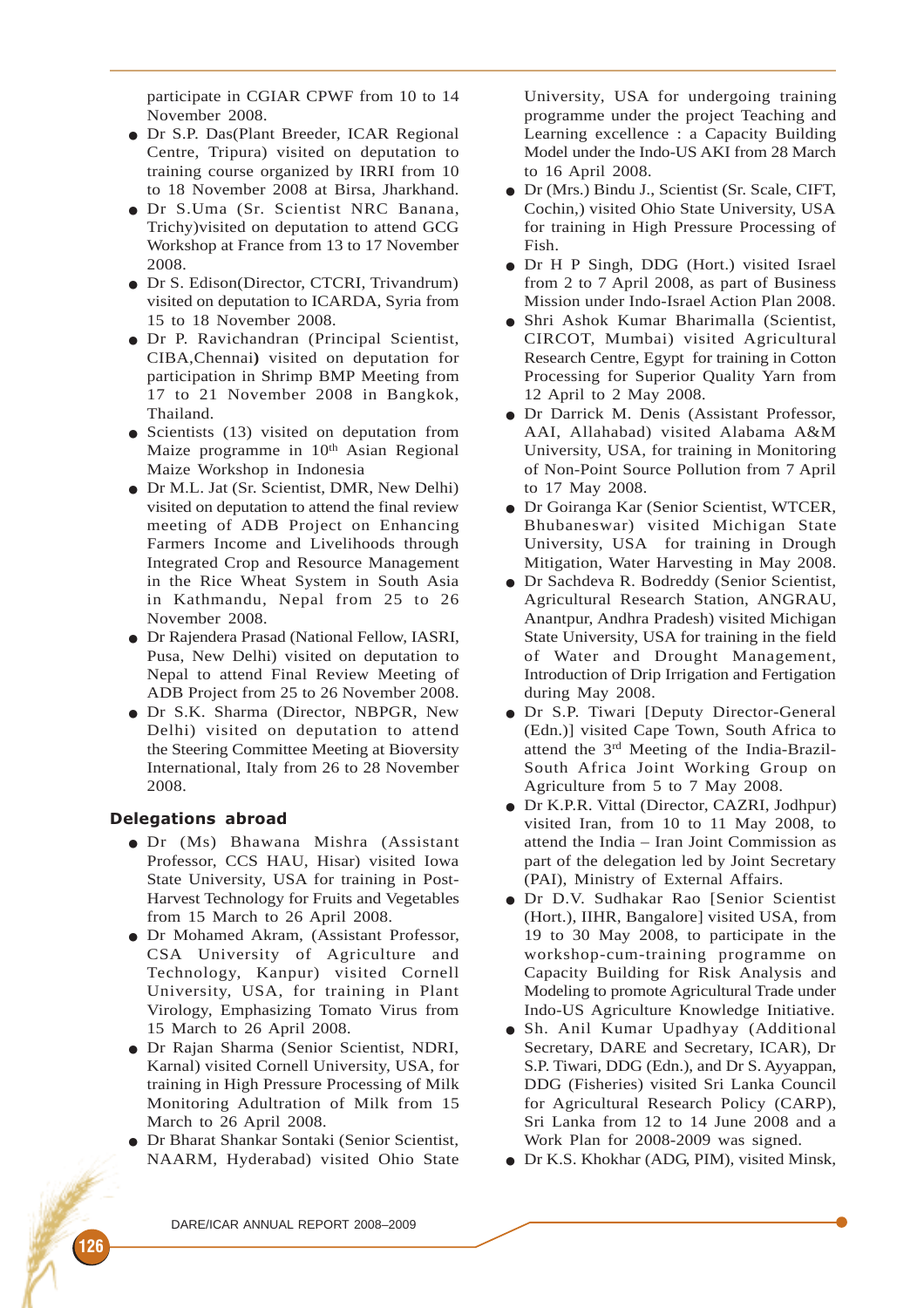Belarus to attend the meeting of the Joint Working Group from 11 to 14 June 2008.

- Dr S.C. Dubey (Joint Director, High Security Animal Disease Laboratory, IVRI, Izatnagar) visited Bangladesh from 24 to 25 June 2008 to discuss and concretize areas of bilateral co-operation relating to bird flu in Bangladesh.
- Dr A.K. Sahu (Principal Scientist, CIFA, Bhubaneswar) visited Agricultural Research Centre, Egypt from 16 to 29 July 2008 for training in Aquaculture.
- Dr S.K. Pandian (Principal Scientist, CIBA, Chennai) visited Agricultural Research Centre, Egypt from 16 to 29 July 2008 for training in Mari- culture.
- Dr B.K. Bhattacharyya (Scientist, CIFRI, Barrackpore) visited Agricultural Research Centre, Egypt from 16 to 29 August 2008 for training in Reservoir Fisheries.
- Dr Bhudeva Singh (Senior Scientist, DWR, Karnal) visited Agricultural Research Centre, Egypt from 1 to 14 August 2008 for training in Wheat Drough Salinity Resistance.
- Dr O.P. Chaturvedi [Principal Scientist (Forestry), NRCAF, Jhansi] and Dr L.N. Harsh [Principal Scientist (Forestry), CAZRI, Jodhpur] visited Agricultural Research Centre, Egypt from 16 to 29 August 2008 for training in Greening Deserts.
- Dr A.K. Nayak (Senior Scientist, CSSRI Regional Station, Lucknow) visited Agricultural Research Centre, Egypt, from 1 to 14 September 2008, for training in Salinity Control.
- Dr Viraktamath (Project Director, DRR, Hyderabad) visited Agricultural Research Centre, Egypt, from 25 August to 7 September 2008, for training in Rice Hybrids.
- Dr Pradyumn Kumar (Principal Scientist, DMR, New Delhi) visited Agricultural Research Centre, Egypt, from 17 to 30 September 2008, for training in Maize Biotic Stress.
- Dr H.P. Singh (DDG, Hort.) visited University of Georgia, USA from 27 September to 4 October 2008 to deliver a talk on the State of Horticulture Research in India.
- Dr (Mrs) P. Nila Rekha (Senior Scientist, CIBA, Chennai) visited Iowa State University, USA, from 10 October to 21 November 2008, for training in Assessment and Control of Non-point source pollution under Norman E. Borlaug Fellowship Programme.
- Dr A.K. Nayak (Senior Scientist, Soil Chemistry/Fertility, CSSRI, Karnal) visited Iowa State University, USA ,from 11 October to 21 November 2008, for training in Water

Management under Norman E. Borlaug Fellowship Programme.

- Sh. Anil Kumar Upadhyay (Additional Secretary, DARE and Secretary, ICAR) visited Budapest, Hungary from 13 to 15 October 2008 to participate in the meeting of Indo-Hungarian Working Group on Agriculture.
- Dr D.V. Singh (Senior Scientist, Soils, CSWCR&TI, Research Centre, Udhagamandalam) visited Michigan State University, from 13 October to 21 November 2008, in Water Quality Management under Norman E. Borlaug Fellowship Programme.
- Dr A.K. Singh (DDG, NRM), visited Tehran, Iran, from 1 to 2 November 2008, to attend the meeting of the XV India-Iran Joint Commission Meeting.
- Dr Pitam Chandra (ADG, Agril. Engg.) visited Berlin, Germany from 10 to 14 November 2008 to attend the meeting of the Indo-German Joint Working Group on Agriculture.
- Dr B.L. Dhar (Principal Scientist, IARI) visited to Zhangzhou City, Fujian Province, China from 19 to 23 November 2008, to participate as a specialist in the Asian Forum on Edible Mushroom Quality Standard and International Trade.

## Delegations hosted

- Dr Mohammed Yussef Ghoneim Mubarak and Dr Reda Mohammed Ali Al Sayed (Senior Researcher, Agricultural Research Centre, Egypt) visited CSSRI, Karnal from 11 to 25 August 2008 for training in Wheat Drought Salinity and Heat Tolerance.
- Dr Mohammed Mahmoud Ahmed Mohammed (Senior Researcher, Agricultural Research Centre, Egypt) visited CSSRI, Karnal from 11 to 25 August 2008 for training in Water Quality.
- Ms Manal Muhammad Attiya and Dr Muhammad Atef El-Shobky (Scientists, Agricultural Research Centre, Egypt) visited CIPHET, Ludhiana from 3 to 15 November 2008 for training in Pre-Cooling.
- Dr Muhammad Abdullfatah Abdul Khalek and Dr Ashraf Mahfouz Mashraky (Researchers, Agricultural Research Centre, Egypt) visited CIPHET, Ludhiana from 20 October to 2 November 2008 for training in Pre-Cooling.

## Ad hoc visits

The following senior officers of the ICAR (Hq)/Institutes were approved to go on foreign *ad hoc* visits:

● Dr Gurbachan Singh (Director, CSSRI, Karnal) participated in the VI International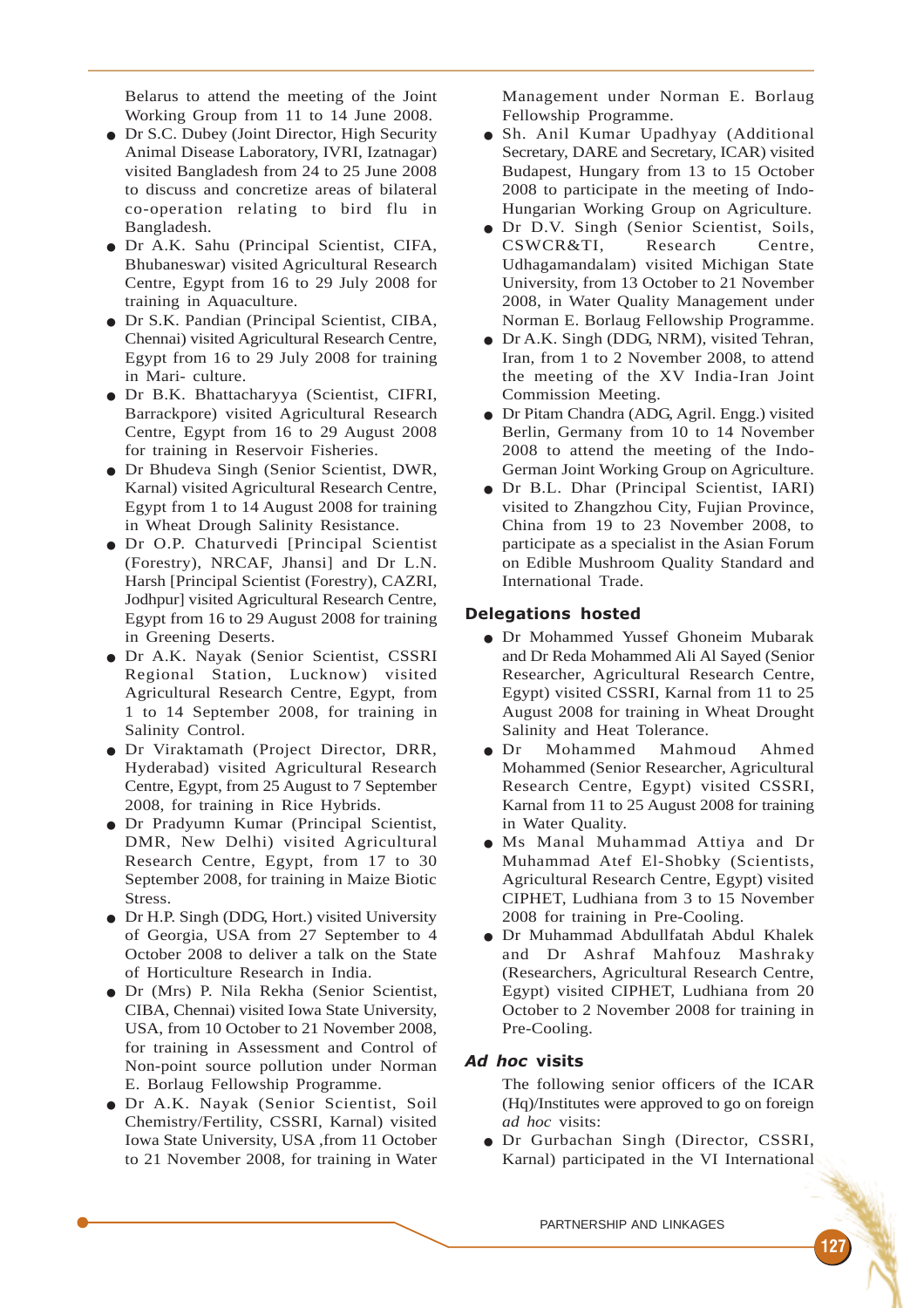Congress on Cactus Pear and Cochineal and VI General Meeting of FAO-CACTUSNET, held in Brazil, from 21 to 27 October 2008.

- Dr Lal Krishna [ADG (AH), ICAR (Hq.)] was deputed to attend 76<sup>th</sup> Annual General Session of the International Committee o1f the OIE (World Organisation for Animal Health) held in Paris, France, from 25 to 30 May 2008.
- Dr V. Krishnamurthy (Director, CTRI, Rajahmundry) was deputed to attend Second Meeting of the Study Group on Economically Sustainable Alternatives to Tobacco Growing, held in Mexico City from 17 to 19 June 2008.
- Dr K.M.L. Pathak (Director, NRC on Camel) and Dr Narendra Sharma (Veterinary Officer, NRC on Camel, Bikner) visited Veterinary laboratory, Al-Ain City, UAE from 23 to 30 July 2008 to solve the problem of camel illness and deaths accompanied with high degree of leucopenia.
- Dr C.S.Prasad [ADG (AN&P), ICAR (Hq)], attended Compound Livestock Feed Manufactures Association Symposium, 2008 scheduled held at Colombo, Sri Lanka from 12 to 13 September 2008.
- Dr Gurbachan Singh (Director, CSSRI, Karnal) was deputed for attending the 20<sup>th</sup> Congress of ICID (International Committee on Irrigation and Drainage) and 59th International Executive Council Meeting, held in Lahore, Pakistan from 13 to 18 October, 2008.
- Dr Gurbachan Singh (Director, CSSRI, Karnal) was deputed to Mexico for participating in a Technical Peer Review for the Colorado Delta Project from 19 to 21 November 2008.

# Scientists to foreign countries on deputation

- Dr A K Roy (Principal Scientist, IGFRI, Jhansi) visited United Kingdom for 6 months w e f 7 February 2008 for availing DBT Overseas Associateship Award for 2006-2007. It was financed by Department of Biotechnology.
- Dr S.B.N. Rao (Senior Scientist, NIANP, Bangalore) and Dr A.V. Elangovan (Sr. Scientist, NIANP, Bangalore) visited School of Environmental and Rural Science, University of New England, Armidale, NSW, 2351 Australia for 6 months w e f 14 April 2008. It was financed by DEST, Australia.
- Dr R.R.B. Singh (Senior Scientist, NDRI, Karnal) visited Dublin Institute of Technology, Ireland for availing Erasmus Mundus

Scholarship for Research in Food Science, Technology and Nutrition for 3 months w e f 18 February 2008. He visited under Ersmus Mundus Programme.

- Dr Sachinandan De (Senior Scientist, NDRI, Karnal) visited Sweden on deputation for availing DBT Biotechnology Overseas Associateship 2006-2007 for 6 months w e f 1 February, 2008. It was financed by Department of Biotechnology.
- Dr B.M. Naveena (Scientist, NRCM, Hyderabad) visited University of Connecticut, USA for undergoing training in the area of Moss Spectroscopy (Proteomics under DST broad area of Life Science under DST BOYSCAST Fellowship Programme 2007- 2008 for 12 months w e f March, 2008. It was financed by Department of Biotechnology.
- Dr Mohan Mandal (Scientist, NRC on Mithun, Jharnapani), visited Michigan State University, USA for availing Biotechnology Overseas Associateship (Long-term) Programme 2006-2007 for 12 months w e f 20 March 2008. It was financed by Department of Biotechnology.
- Dr H.S. Oberoi [Scientist(SS), CIPHET, Ludhiana] visited University of Arkansas, USA for carrying research work on Life Science (Applied) under DBT's Biotechnology Overseas Associateship (Long-Term) Programme 2006-2007 for 12 months w e f from second week of March 2008.
- Dr Arun Kumar (Scientist, Directorate of Seed Research, Mau) visited Oregon State University, USA for undergoing training in the area of Genetic Engineering under DST's BOYSCAST Fellowship Award/Program 2007-08 for 12 months beginning from 1 June 2008. It was financed by Department of Science and Technology.
- Dr K.K. Sharma (Principal Scientist and Network Coordinator IARI, New Delhi) visited California, USA for undergoing training on Pesticide Residue Analysis from 7 to 19 April 2008. It was financed under budget grant of the Department of Agriculture and Co-operation.
- Dr K.P. Ramesha (Sr. Scientist, NRC on Yak, Dirang) visited Harvard University, USA for undergoing training under STIP Programme of Kennedy School under the sponsorship of Indo-US Science and Technology Forum for 11 days w e f 13 April 2008. It was financed under Indo-US Science and Technology Forum.
- Dr Subhojit Dutta (Scientist, IIPR, Kanpur) visited University of California, USA for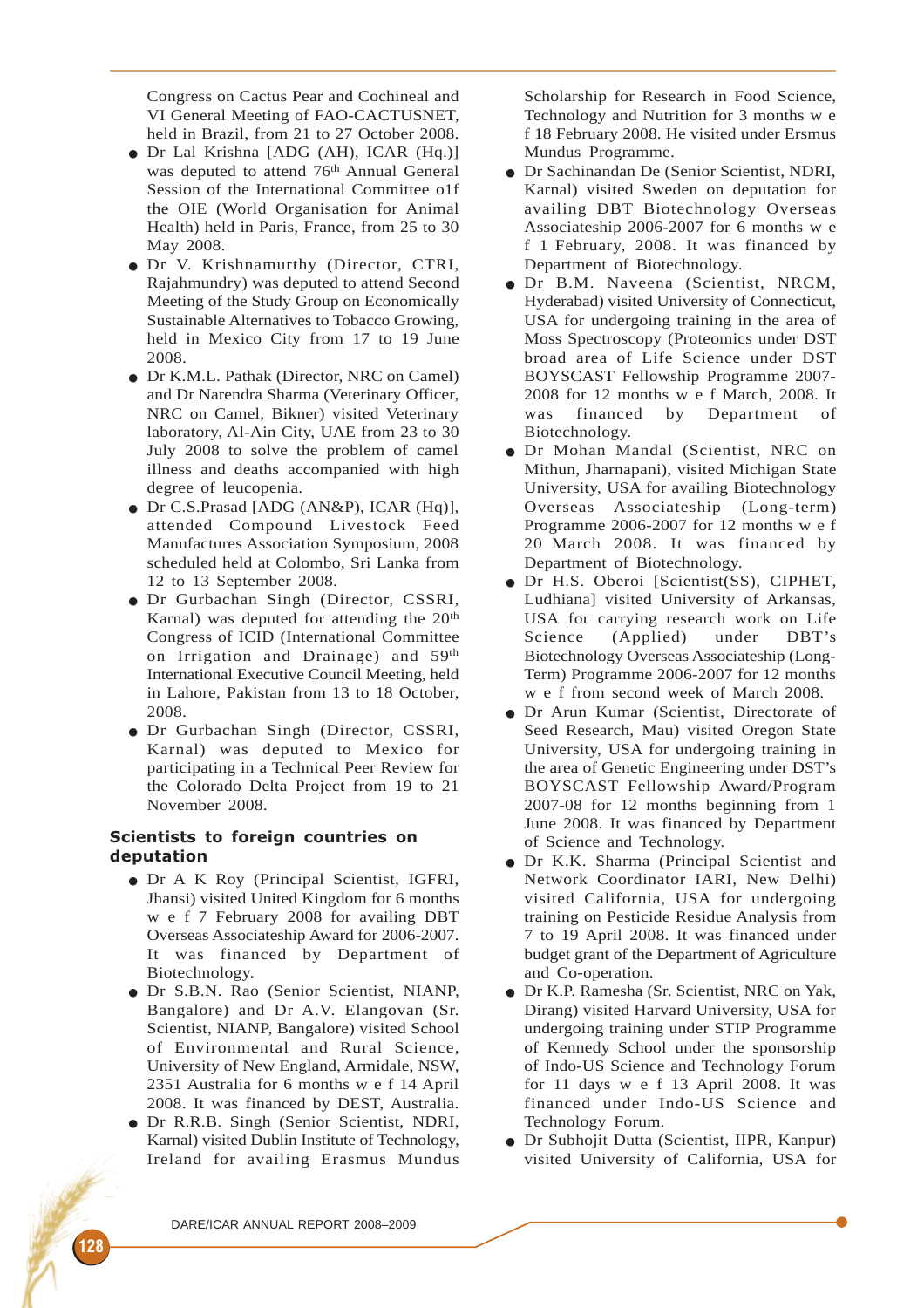undergoing training in the area of Crop Biotechnology under DST's BOYSCAST Fellowship Programme 2007-08 for 3 months beginning tentatively from 31st March 2008. It was financed by Department of Science and Technology.

- Dr Girish Kumar Jha (Senior Scientist, IARI, New Delhi) visited University of Manitoba, Canada for undergoing training in the area of Mathematical Sciences/Artificial Neural Net and Fuzzy Set Theory for 12 months w e f 1 July 2008. It was financed by Department of Science and Technology.
- Dr S.K Srivastava (Sr. Scientist, NRCWA, Bhubaneshwar) visited Swedish International Development Co-operation Agency at Stockholm, Sweden to attend training Programme on Pesticide Risk Reduction from 8 to 30 May 2008 (Phase-I) and 17 to 28 November 2008 (Phase-II). It was financed by Swedish International Development Cooperation Agency and NRC on Women in Agriculture, Bhubaneshwar.
- Dr Reena Arora (Senior Scientist, NBAGR, Karnal) visited Lincoln University, Lincoln, Canterbury 7647, New Zealand undergoing training in the area of Biodiversity and Conservation Biology (Life Science) under DST's BOYSCAST Fellowship Programme 2007-2008 for 3 months w e f 1 June 2008. It was financed by Department of Science and Technology.
- Dr (Mrs.) Th. Premila Devi (Scientist, ICAR Research Complex for NEH Region, Meghalaya) visited University of Saskatchewan, Canada for availing DST's BOYSCAST Fellowship Programme 2007- 2008 for 12 months w e f 31 May 2008. It was financed by Department of Science and Technology.
- Dr R.C. Ray (Principal Scientist, Regional Centre of CTCRI, Bhubaneshwar) visited University of Massachusetts, Amherst, M.A.USA for availing the award of Indo-US Professorship in Microbiology for 1 month w e f 7 June 2008. It was financed by IUSSTF.
- Dr M. Sheshu Madhav (Scientist, SS, DRR, Hyderabad) visited at Ohio State University, Columbus, USA for undergoing training in the area of Molecular Biology of Biotic stress in Plants under DST's BOYSCAST Fellowship Programme 2007-08 for 12 months w e f 27 March 2008. It was financed by Department of Science and Technology.
- Dr G. Gopakumar (Principal Scientist) and Dr K Madhu (Senior Scientist), both from CMFRI, Cochin, visited Aquaculture Research

Sub-Institute for a North Central, Vietnam to attend training programme/course in Artificial Seed Production of Cobia from 20 May to 20 June 2008.

- Dr T Makesh Kumar (CTCRI, Thiruvananthpuram) visited Dr Stephan Winter, DSMZ, Plant Virus Division c/o BBA Messewag 11/ 12, 38104 Braunschweighy Germany to attend training of Young Scientist in the Niche area of Biotechnology on "RNAi mediated resistance against cassava mosaic virus present in India" under Department of Biotechnology 2007-2008 for 12 months w e f 5 September 2008. It was financed by Department of Biotechnology.
- Shri D. Pratap (T.O/T-5), Project Directorate on Poultry, Hyderabad) visited University of Peradeiya in Kandy, Sri Lanka for Refresher course on Teaching entrepeneurship to a small-scale farmers from 9 to 20 June 2008. His travel to and fro was financed by Netherland Fellowship Programme other Expenses by PTC+Loading and Boarding by Sponsors NE.
- Dr S.K. Lal (Senior Scientist, IARI, New Delhi) visited Japan for Group Training course in Conservation and Sustainable Use of Plant Genetics Resources from the date of his relieving up to 01 November 2008. It was financed by Japan International Co-operation Agency, JICA, Japan.
- Dr Poonam Jayant Singh (Scientist, SG, NBFGR, Lucknow) visited University of Turin, Italy for 103 days participation in LLM from University of Turin, Italy, w e f 1 September 2008. It was financed by WIPO.
- Mrs Sandhya Sukumaran, (Scientist, Mandapam Regional Centre of CMFRI, Tamil Nadu) visited University of East Anglia, Norwich, England, U.K after permission for pursuing higher studies leading to the award of Ph. D in "Aquatic Ecogenotoxicology" under Ministry of HRD, Government of India Commonwealth Scholarship/Fellowship award 2008 w e f 1 October 2008 to 31 July 2010. It was financed by Commonwealth Scholarship Commission, U.K.
- Dr Mathura Rai (Director, IIVR, Varanasi) visited Michigan State University, USA for attending Indo-US Biotech training programme sponsored by USTDA from 3 to 12 August 2008. It was financed by USTDA.
- Dr J. Satisha (Scientist, SS, NRC for Grapes, Pune) visited University of Missouri, Columbia for availing Post-doctoral position in the Institute of Continental Climate Viticulture and Enology for 12 months w e f August 2008. It was financed by his own pocket.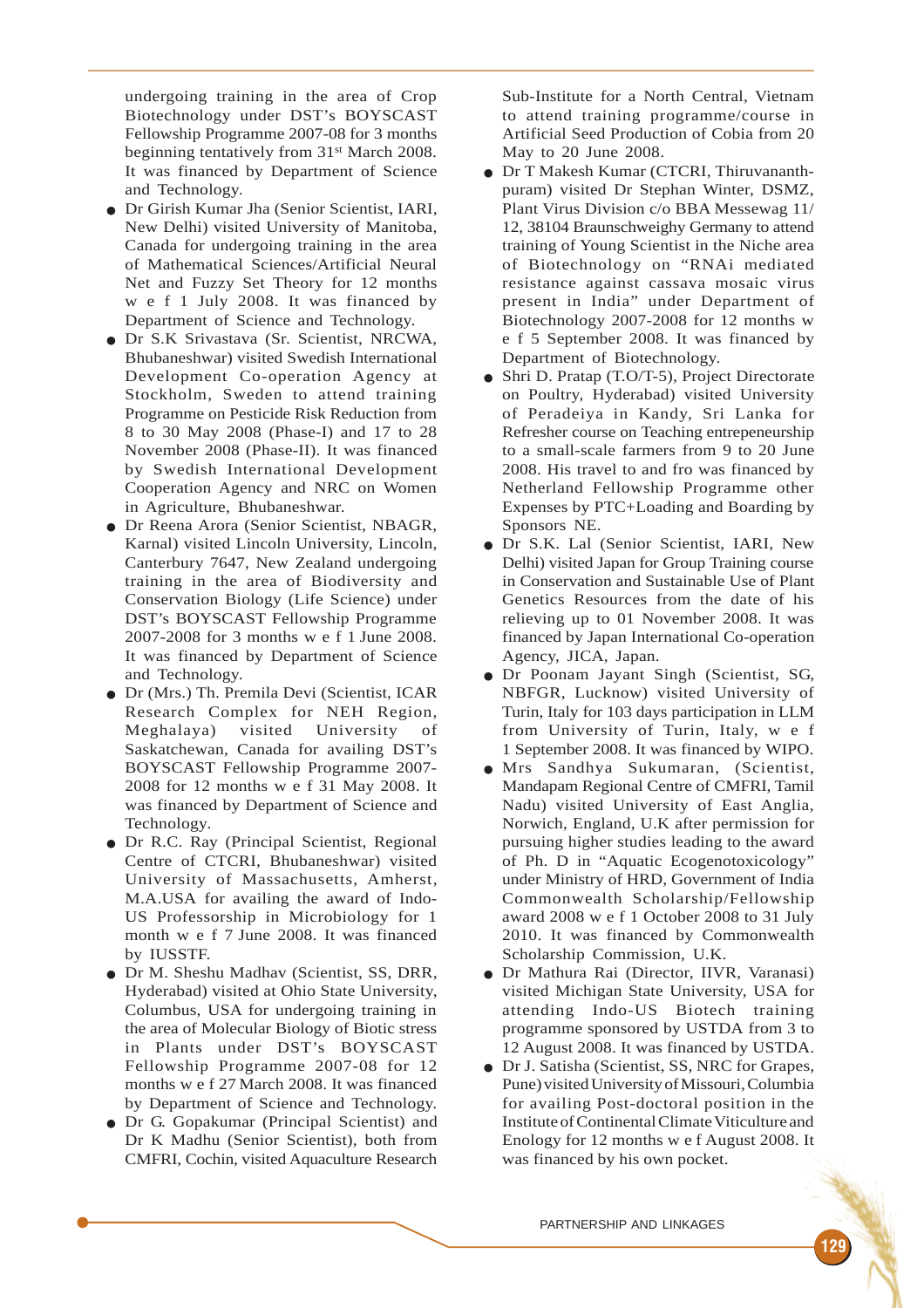- Dr A.K. Patra (Principal Scientist, IARI, New Delhi) visited University of Notre Dome Indiana 46556-0767, USA for DBT Biotechnology Overseas Associateship Award on Interactions of nanopasticlas with soil bacteria for 6 months w e f September 2008. It was financed by Department of Biotechnology.
- Dr Amit Kar (Principal Scientist, IARI, New Delhi) visited University of Sussex, UK for availing UGC's sponsored Commonwealth Academic Staff Fellowship, 2008 for 6 months w e f 1 October 2008. It was financed by Commonwealth Secretariat, UK.
- Dr Praveen K. Gupta (Sr. Scientist, IVRI, Izatnagar) visited Institute for Animal Health, Compton, UK for availing UGC's sponsored Commonwealth Academic Staff Fellowship, 2008 for 6 months w e f 1 October 2008. It was financed by Commonwealth Secretariat, U K.
- Dr Y.S. Shivay (Sr. Scientist, IARI, New Delhi) visited Norwegian for availing the Norwegian Government Scholarship as the specialist and visiting scholar for short-term visit to carry out the remaining part of the previous research work data processing and manuscript writing for 1 month w e f 8 September 2008. It was financed by Norwegian Government.
- Dr Jagdish Kumar (Principal Scientist, DWR, Karnal) visited Alexander von Humboldt Foundation, Germany for his renewed research stay in Germany for awarded to him by Alexander vot Humboldt Foundation for 2 months w e f 1 September 2008. It was financed by Alexander von Humboldt Foundation, Germany.
- Dr V. Venkatesan (Scientist, Mandapam Regional Centre of CMFRI) visited Scientific Labs/Institutions in Taiwan to attend National Programme for Training of Scientists and Technologists, Government of India from 1 to 5 September 2008. It was financed by Department of Science and Technology.
- Dr (Mrs.) Josileen (Senior Scientist, CMFRI, Cochin) visited James Cook University, Queenland, Australia for training on Crab larval rearing studies on *Portunus pelagcus* under DBT Overseas Associateship Award for 2007-2008 for 6 months w e f 3 October 2008. It was financed by Department of Biotechnology.
- Dr A. Kumar (Sr. Scientist, IISR, Calicut) visited Wegeningen University, Wegeningen, the Netherlands for training on Molecular identification of cyclic lipopeptide biosthesis in endophytic bacterial strain *Pseudomonas*

sp. for 1 year w e f 15 January 2009. It was financed by Department of Biotechnology.

- Dr S.K. Singh (Senior Scientist, IARI, New Delhi) visited University of Florida, USA for Plant Biotechnology (Tropical Fruit Crops) under Department of Biotechnology Overseas Associateship Award 2006-07 for 6 months w e f 30 September 2008. It was financed by Department of Biotechnology.
- Dr Pramod K. Raut (Sr. Scientist, CIRG, Makhdoom) visited Roslin Institute abd R(D)SVS, University of Edinburgh, UK for training on Exploring, modeling and exploting the genetic resistance of goats in response to Gastro-intestinal nematodes with special reference to Haemonchus contortus under DBT Overseas Associates Award for 2007- 08 for 6 months tentatively from November 2008. It was financed by Department of Biotechnology.
- Dr V.K. Gupta (Senior Scientist, CIRG, Makhdoom) visited University of Wisconsin– Madison, United States of America for training of Veterinary Microbiology under Department of Biotechnology Overseas Associateship Award-2007-08 for 6 months w e f 1 November 2008. It was financed by Department of Biotechnology.
- Dr Rekha Sharma (Senior Scientist, NBAGR, Karnal) visited University of Illinois, Urbana, USA for availing DBT Overseas Associateship Award (short-term)for 2007- 08 for 6 months w e f October 2008. It was financed by Department of Biotechnology.
- Dr R.S. Tanwar (T.O) and Shri K.K. Somayajulu (T.O.), IARI, New Delhi visited Switzerland for participation in the training Bruker 400 MHz Spectrometer of for 5 days Switzerland w e f 29 September 2008. It was financed by Bruker Indian Ltd., Mumbai.
- Dr K.N. Mohnta (Senior Scientist, ICAR Research Complex for Goa, Goa) visited France for training of Assessment of catch up growth of fish after feed depriation and refeeding and associated metabolic changes in nutrient mobilization and gain under DBT Overseas Associateship Award 2007-08 for 6 months tentatively during the February/ March 2009. It was financed by Department of Biotechnology.
- Dr Viswanathan Chinnusamy (Senior Scientist, IARI, New Delhi) visited University of California, Riverside, USA for Post-Doctoral Fellowship/Post-Doctoral Fellow Position in Plant Pathology for 2 years w e f 27 October 2008. It was financed by University of California, Riverside, USA.
- Dr S.K. Das (Senior Scientist, NDRI, Karnal)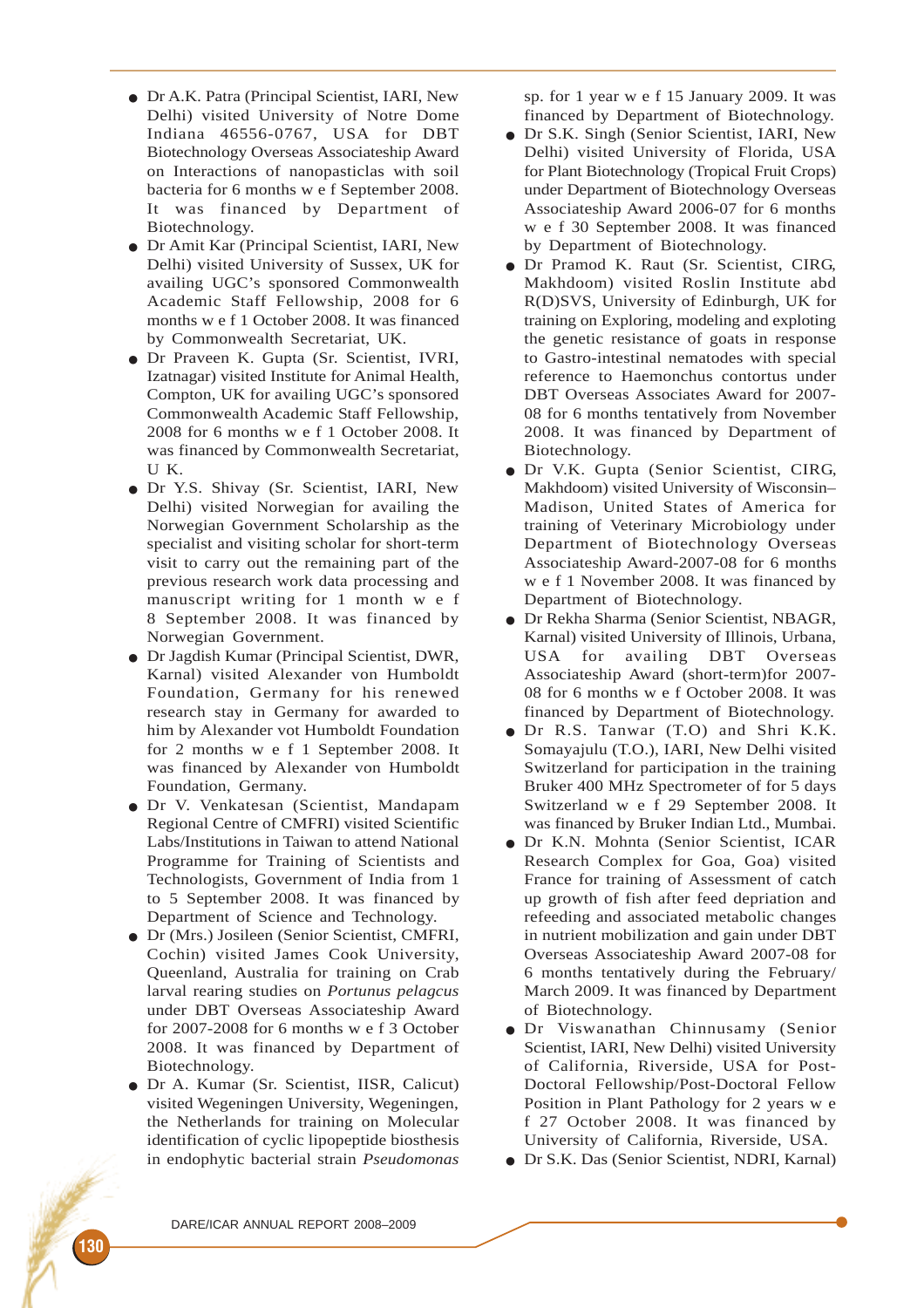visited University of NSW, Randwick NSW 2052, Australia for undergoing Biotechnology Overseas Associateship Award 2007-08 on "Animal Biotechnology" for 6 months w e f December 2008. It was financed by Department of Biotechnology.

- Dr S.D. Sawant (Principal Scientist, NRC Garlic, Pune) visited Washington State University, USA to undertake research work from 11 October to 13 November 2008. It was financed by IAREC except International Air fare that was spent by the Scientist himself.
- Dr J. Poorani (Principal Scientist, PDBC, Bangalore) visited CSAIRO Entomology, Canbera, Australia for study between late October and December 2008. It was financed by CSAIRO.
- Dr Lalit Kumar Tyagi (Scientist, SS, NBFGR, Lucknow) visited Wageningen International, the Netherlands for attending a short-term training on 'Towards Participatory Fisheries Management' under the Netherlands Government Fellowship Programme w e f 20 October to 7 November 2008. It was financed by the Netherlands Government.
- Dr S. Mondal (Scientist, SS, NIANP, Bangalore) visited University of Laval, Quebec, Canada for undergoing Biotechnology Overseas Associateship Award 2007-08 on Small interfering RNA(siRNA) based molecular and cellular mechanisms involved in recognition and establishment of pregnancy for 1 year w e f 28 February 2008. It was financed by Department of Biotechnology.
- Dr A.N. Shylesha (Sr. Scientist, PDBC, Bangalore) visited Israel to attend the workshop and training programme on the production maintenance, release of natural enemies and classical biological control of the eucalyptus gall wasps from 8 to 18 November 2008. It was financed by Indian Paper Manujfactor Association (IPMA).
- Dr Pronab Dhar (Senior Scientist, IVRI, Izatnagar) visited University of Maryland College Park, MD 20742-3711, USA for availing Department of Biotechnology Overseas Associateship Award (short-term) 2007-2008 for 6 months w e f 15 February 2008. It was financed by Department of Biotechnology.
- Dr Mihir Sarkar (Senior Scientist, IVRI, Izatnagar) visited Centre of Life and Food Sciences, Weihenstephan, Technische Universitaet Muenchen, Germany for availing Department of Biotechnology Overseas Associateship Award (short-term) 2007-2008

for 6 months w e f 15 March 2009. It was financed by Department of Biotechnology.

● Dr A.K. Misra (Principal Scientist, IGFRI, Jhansi) visited INRA, Centre Clermont – Theix Unit de Recherche sur Les Herbivores, 63122, Saint-Genes-Chempanelle, France for availing Department of Biotechnology Overseas Associateship Award (short-term) 2007-2008 for 6 months w e f 23 February 2009. It was financed by Department of Biotechnology.

## Indian scientists on foreign assignments

- Dr N.V.P.R. Ganga Rao (Senior Scientist, Plant Breeder, D.O.R., Hyderabad), as Scientist (Breeder), visited ICRISAT, Nairobi, Kenya for selection of the 'Scientist (Breeder)' at ICRISAT, Nairobi, Kenya.
- Dr K.P. Singh (Senior Scientist, IVRI, Izatnagar) as Expert Scientist visited Ministry of Agriculture and Fisheries, Sultanate of Oman for selection of the 'Expert Scientist' at M/o. Agriculture and Fisheries, Sultanate of Oman.
- Dr N.P. Singh (Scientist, IARI, New Delhi) as Senior Scientist/Visiting Scientist (Agricultural Economics) visited ICRISAT, Patancheru (Andhra Pradesh), India for Selection of the 'Senior Scientist/Visiting Scientist (Agricultural Economics)' at ICRISAT, Patancheru (Andhra Pradesh).
- Assignment of Dr P S Birthal (Principal Scientist and National Fellow, NCAP) as Principal Scientist (Socio-economics) at International Crops Research Institute for the Semi-Arid Tropics, Patancheru, Andhra Pradesh, India for 3 years.
- Dr N. Loganandhan (Scientist, CSWCR and TI, Research Centre, Bellary under CSWCR and TI, DehraDun) as Scientific Officer (ICRISAT-WWF Project) visited ICRISAT-WWF, Patancheru (Andhra Pradesh), India for selection for the 'Scientific Officer (ICRISAT-WWF Project)' at ICRISAT-WWF, Patancheru (Andhra Pradesh), India.
- Assignment of Dr Abhishek Rathore (Scientist, IISS, Bhopal, as Scientist Biometrics) at International Crops Research Institute for the Semi-Arid Tropics (ICRISAT), Patancheru (Andhra Pradesh) for 3 years from the date of joining.
- Assignment of Dr N P Singh (Scientist, SS, IARI, Pusa, New Delhi), as Senior Scientist/ Visting Scientist (Agricultural Economics) at International Crops Research Institute for the Semi-Arid Tropics (ICRISAT), Patancheru (Andhra Pradesh) for 3 years w e f 1 July 2008.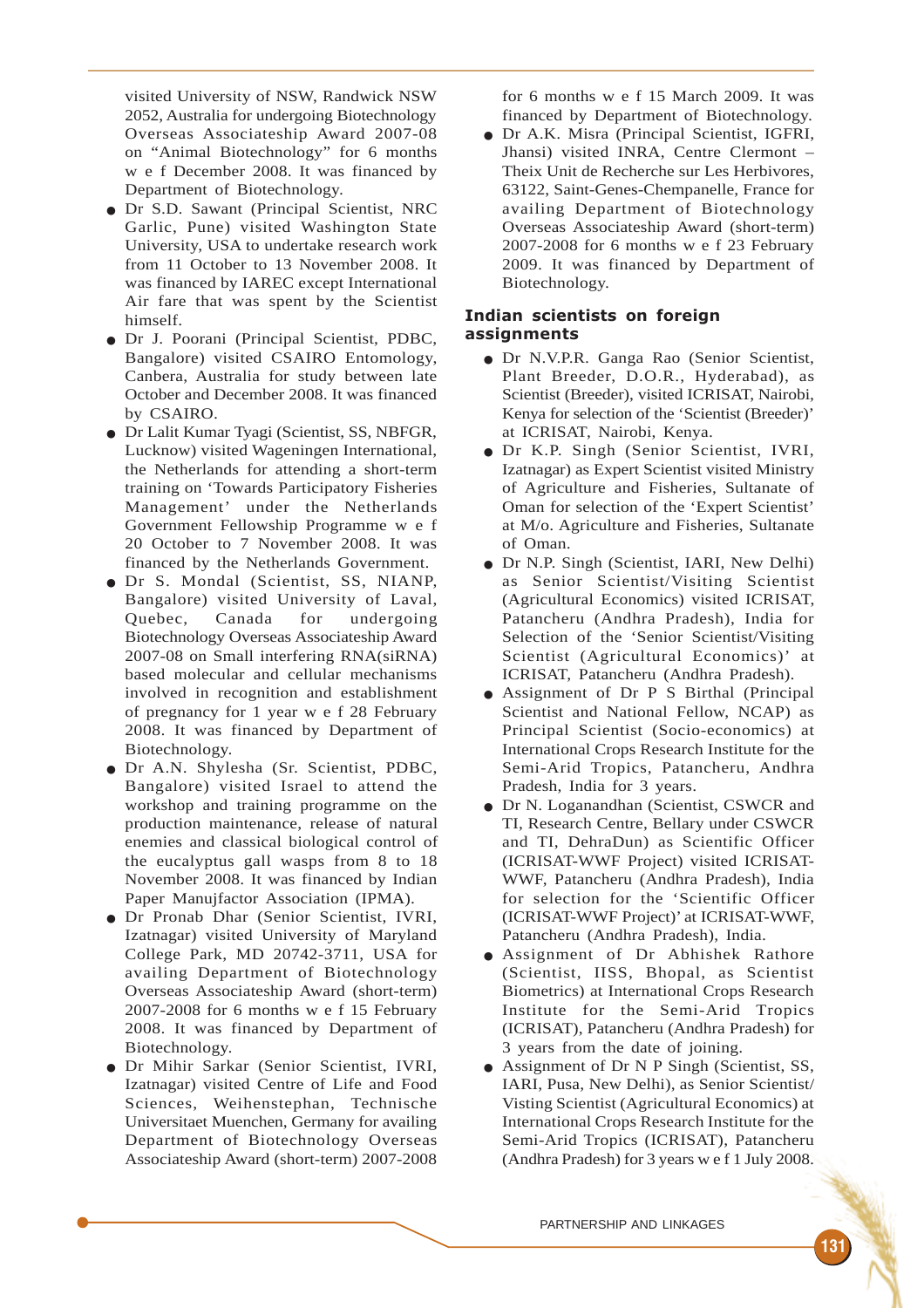#### ICAR scientists, approved deputation cases

- Deputation of Dr S K Pandey (Director, CPRI, Shimla) in 1 day workshop on Potato and to present paper on Potato Research Priority in the Asia Pacific Region on 6 May 2008 at Bangkok, Thailand.
- Deputation of Dr P K Joshi (Director, NCAP) to Johannesburg, South Africa from 6 to 12 April 2008 for attending 2nd Planery session of IAASTD.
- Participation of Dr B P Singh (Joint Director, CPRI Centre, Modipuram) and Dr Jai Gopal (Principal Scientist, CPRI, Shimla) in 3rd International Conference on Late Blight at Beijing-China from 3 to 6 April 2008.
- Participation by Dr H P Singh (DDG, Hort) in the 1 day workshop on Potato and to present paper on Policies and Strategies conducive to Potato Development on 6 May 2008 at FAO, Bangkok, Thailand.
- Participation of Dr Jai Gopal (Principal Scientist, CPRI, Shimla) in the FAO sponsored meeting in Rome from 23 to 24 April 2008 for the global partnership initiative for plants.
- Consultancy proposal of Dr Rajendra Prasad (National Fellow, IASRI, New Delhi) to International Centre for Agricultural Research in the Dry Areas (ICARDA), Aleppo, Syria for 3 months from 21 April to 20 July 2008.
- Deputation of Dr R S Misra (Principal Scientist, CTCRI, Thiruvananthapuram) to Afghanistan.
- Deputation of Dr (Mrs.) Sindhu Sareen (Karnal) to participate in training course from 12 to 22 May 2008 at Kasetsart University, Bangkok, Thailand.
- Deputation of Dr N Vijayan Nair (Director, Sugarcane Breeding Institute, Coimbatore) to Egypt for 15 days on consultancy for giving technical guidance on sugarcane improvement programme.
- Deputation of Dr S K Kamra (Principal Scientist, CSSRI, Karnal) to visit Mc Gill University, Canada as visiting Scientist.
- Participation of Dr Rajan (Principal Scientist, Plant Quarantine Division) and Dr (Mrs) Kavita Gipta (Senior Scientist, IARI, New Delhi) in the master Class on Plant Biosecurity from 2 to 13 June 2008 in Malaysia.
- Dr G J N Rao (Head, Improvement Division, CRRI, Cuttack) deputation on official field mission of IAEA to China and Yaman to evaluate technical co-operation projects on Sustainable intensification crop production system from 5 to 18 June 2008.
- Deputation of Dr E Vivekanandan (Head, Demersal Fisheries Division, CMFRI, Kochi) for attending a FAO Workshop on Assessment and Bangkok, Thailand from 17 to 19 June 2008.
- Deputation of Dr R K Khetrapal (Head, PQD, NBPGR, IARI, Pusa, New Delhi) for participation as a Plant Pest Risk Analyst for the Project on Strengthening the sanitary and phytosanitary service in Cambodia in two mission for 1 month, the first mission of 1 week, from 7 to 13 July 2008, and final mission of 3 weeks – sometimes later this year.
- Expert Consultation on Agricultural Biotechnology for promoting Food Security in Developing Countries in Malaysia from 20 to 22 August 2008 – Deputation of Project Director, NRC on Plant Biotechnology.
- Consultancy Proposal of Dr (Ms) Neelam Patel (Senior Scientist, WTC, IARI, New Delhi) as consultant pressurized irrigation system software expert for 2 months for onward posting to Ethiopia.
- Nomination of Dr P K Aggarwal (National Professor, IARI) and Dr A K Singh (DDG, NRM) for South Asia Symposium on Climate Change, Dhaka, Bangladesh from 25 to 29 August 2008.
- Participation of Dr Sarvjet Singh (Plant Breeder, Pulses, Department of Plant Breeding and Genetics, PAU, Ludhiana) to FAO/IAEA International Symposium on Induced Mutation in Plants was held at Vienna, Austria from 12 to 15 August 2008.
- Deputation of Dr M C Kharkwal (Principal Scientist, Division of Genetics, IARI, New Delhi) to Vienna, Italy, Czech Republic and Turkey from 12 to 15 August 2008, 18 to 19 August 2008, and 20 to 25 August 2008.
- Deputation of Dr K V Prasad (Senior Scientist, Division of Floriculture and Landscaping, IARI, New Delhi) for attending the International Symposium on Induced Mutations in Plants from 12 to 15 August 2008 to Vienna, Austria.
- Deputation of Dr E Vivekanandan (Head, Demersal Fisheries Division, CMFRI, Cochin) to FAO Regional International Symposium on "Climate Change, Food Security, Sea Level Rise and Environment in South Asia" Dhaka, Bangladesh from 25 to 29 August 2008.
- Deputation of Dr D Rama Rao (Head, ICM, NAARM, Hyderabad) for attending World Conference on Agricultural Information organized by FAO, at Tokyo, Japan from 25 to 27 August 2008.